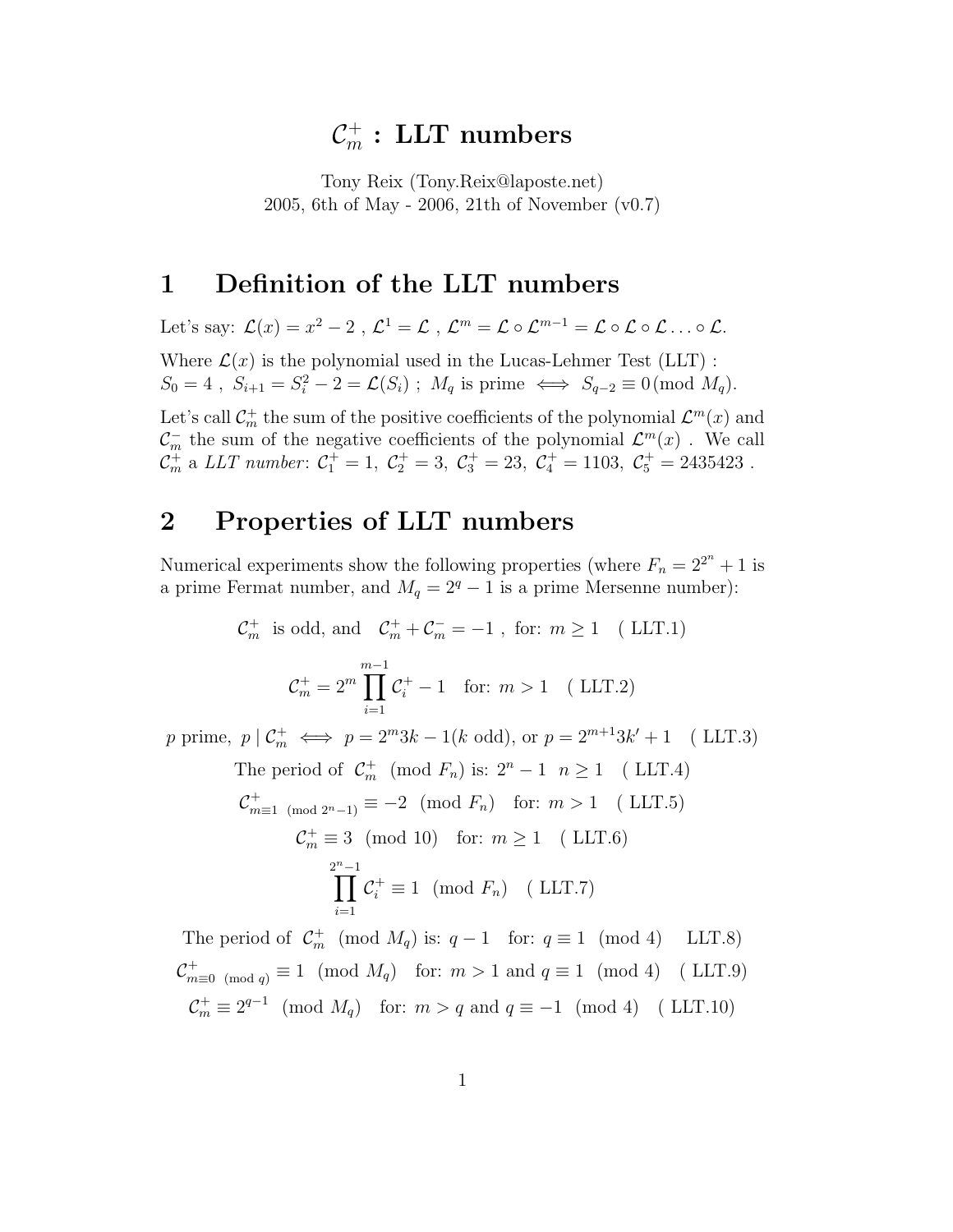$$
\prod_{i=1}^{q-2} C_i^+ \equiv 1 \pmod{M_q} \quad \text{for: } q \equiv -1 \pmod{4} \quad (\text{LLT.11})
$$

$$
C_m^+ \equiv -1 \pmod{2^q} \quad \text{for: } m \ge q \quad (\text{LLT.12})
$$

Properties (LLT.4), (LLT.5) and (LLT.7) could be used as a primality test for Fermat numbers, and properties (LLT.8), (LLT.9), (LLT.10) and (LLT.11) could be used as a primality test for Mersenne numbers, once proven . . . But they would not lead to a faster test than Pépin's or LLT tests. Examples:

 $F_n = 2^{2^n} + 1$  is prime  $\iff C_{2^n}^+ \equiv -2 \pmod{F_n}$ .  $M_q = 2^q - 1$  is prime  $\iff C_q^+ \equiv 1 \pmod{M_q}$ ; (where:  $q \equiv 1 \pmod{4}$ ).

Proof of (LLT.1): Since  $\mathcal{L}^1(-1) = -1$  then  $\mathcal{L}^m(-1) = -1$ , proving:  $\mathcal{C}_m^+ + \mathcal{C}_m^- = -1$ .

**Proof** of (LLT.2) (Hint by *Hurkyl* from www.physicsforums.com): We have:  $\mathcal{C}_2^+ = 3 = 2^2 \prod_{i=1}^{2^2-1} \mathcal{C}_i^+ - 1$ . Let say (LLT.2) is true for  $m$  and prove then it is true for  $m + 1$ . From (LLT.1), we have:  $\mathcal{C}_m^- = \mathcal{C}_m^+ + 1$ . We have:  $\mathcal{L}^{m}(x) = \sum_{j=0}^{2^{m-2}} c_j^+ x^{4j} - \sum_{j=1}^{2^{m-2}} c_j^- x^{4j-2}$  where  $m > 1$ . Then, with i such that  $i^2 = -1$ , we have:  $\mathcal{L}^m(i) = \sum_{j=0}^{2^{m-2}} c_j^+ + \sum_{j=1}^{2^{m-2}} c_j^- =$  $\mathcal{C}_m^+ + \mathcal{C}_m^- = 2\mathcal{C}_m^+ + 1$ . So:  $\mathcal{C}_m^+ = \frac{\mathcal{L}^m(i)-1}{2}$  $\frac{\binom{i}{2}-1}{2}$ . By the definition of the LLT:  $\mathcal{L}^{m+1}(i) = (\mathcal{L}^m(i))^2 - 2 = 4\mathcal{C}_m^{+2} + 4\mathcal{C}_m^{+} - 1$ . Thus:  $\mathcal{C}_{m+1}^+ = \frac{\mathcal{L}^{m+1}(i)-1}{2} = 2\mathcal{C}_m^+(\mathcal{C}_m^+ + 1) - 1 = (2^{m+1}\prod_{j=1}^{m-1}\mathcal{C}_j^+ - 2)(\mathcal{C}_m^+ + 1) - 1 =$  $2^{m+1} \prod_{j=1}^{m} C_j^+ - 2C_m^+ + 2(C_m^+ + 1) - 2 - 1 = 2^{m+1} \prod_{j=1}^{m} C_j^+ - 1$ . CQFD.

Proof of (LLT.6):

This is a direct consequence of (LLT.5) with  $n = 1$  and that  $C_m^+$  numbers are odd.

Proof of (LLT.7):

With  $m = 2^n$  in (LLT.2), then:  $C_{2^n}^+ = 2^{2^n} \prod_{i=1}^{2^n-1} C_i^+ - 1 = (2^{2^n}+1) \prod_{i=1}^{2^n-1} C_i^+ (\prod_{i=1}^{2^n-1} C_i^+ + 1) \equiv -\prod_{i=1}^{2^n-1} C_i^+ - 1 \pmod{F_n}$ . Now, by (LLT.5):  $C_{2^n}^+ \equiv -2$  $(\text{mod } F_n)$ , we prove:  $\prod_{i=1}^{n-1} C_i^+ \equiv -1 + 2 \equiv 1 \pmod{F_n}$ .

Proof of (LLT.12): Very easy from (LLT.2).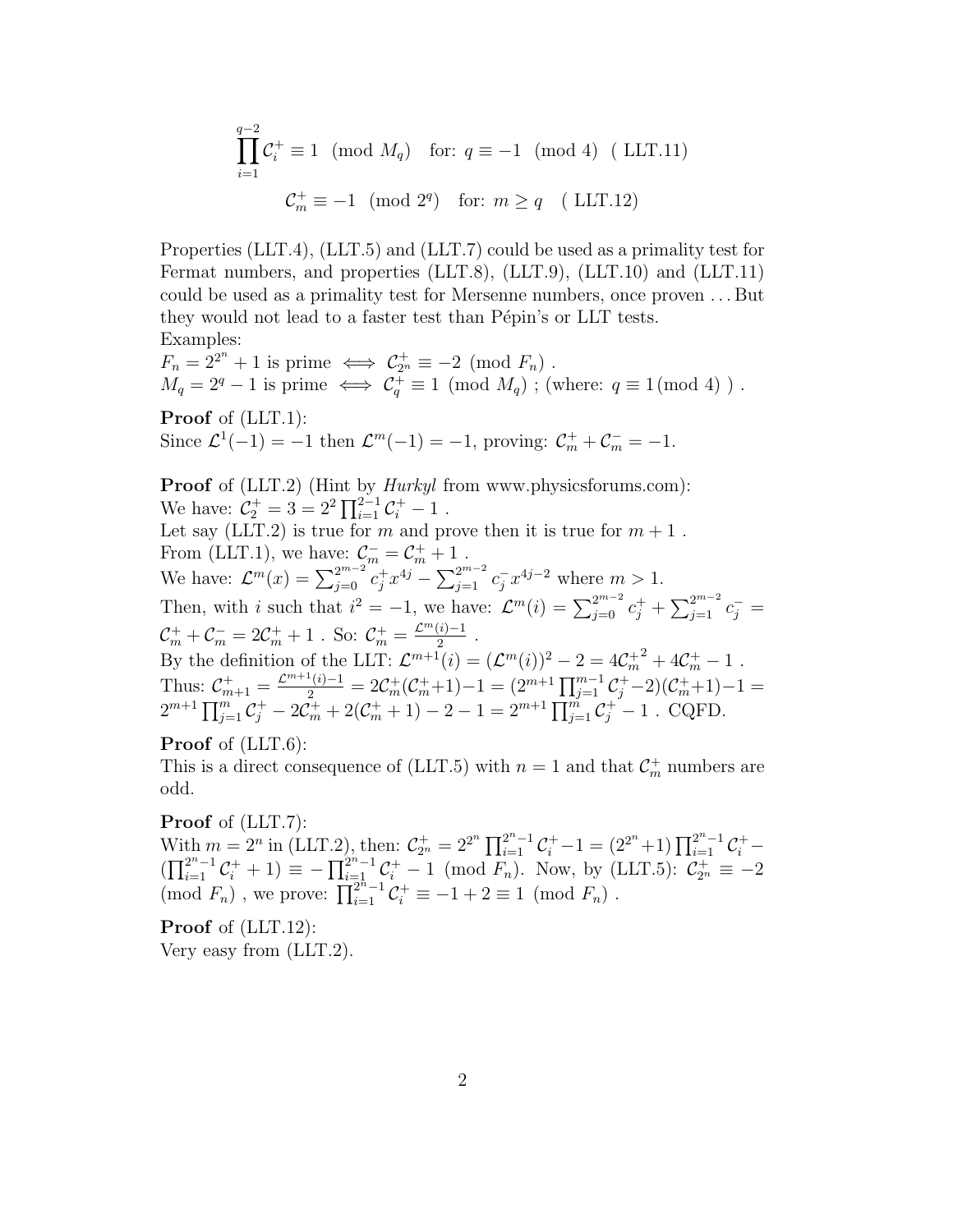#### 3 Relationship with Lucas numbers

 $L^m(i) = V_{2^m}(1, -1)$ , where i is the square root of  $-1$ , m is greater than 1, and  $V_n(1,-1)$  is a Lucas number defined by:  $V_0 = 2, V_1 = 1, V_{n+1} = V_n + V_{n-1}$ . Look at "The Little Book of BIGGER primes" by Paulo Ribenboim, 2nd edition, page 59.

So, what I called LLT numbers are:  $C_m^+ = \frac{V_{2m}-1}{2}$  $\frac{n-1}{2}$ .

## 4 PARI/gp program

The LLT numbers can be efficiently computed by means of the PARI/gp program: P=1; for(i=2,m, C=P\*2^i-1; P=P\*C; print(C))

### 5 Examples

Examples:  $\mathcal{L}^2(x) = x^4 - 4x^2 + 2$  $\mathcal{L}^3(x) = x^8 - 8x^6 + 20x^4 - 16x^2 + 2$  $\mathcal{L}^4(x) = x^{16} - 16x^{14} + 104x^{12} - 352x^{10} + 660x^8 - 672x^6 + 336x^4 - 64x^2 + 2$  $\mathcal{C}_2^+ = 4 \times 1 - 1 = 3 = 11_2,$  $\mathcal{C}_3^+ = 8 \times 1 \times 3 - 1 = 23 = 10111_2,$  $\mathcal{C}_4^+ = 16 \times 1 \times 3 \times 23 - 1 = 1103 = 10001001111_2,$  $C_5^+ = 32 \times 1 \times 3 \times 23 \times 1103 - 1 = 2435423 = 100101001010101011111_2$  $\mathcal{C}_6^+ = 11862575248703 = 1010110010011111100010010101010111111_2$  $C_7^+ = 281441383062305809756861823 =$ 111010001100110110000111100111100111111100010001110101111000011010101111111<sup>2</sup>  $\mathcal{C}_4^+ - \mathcal{C}_3^+ = 2^3 \cdot 3^3 \cdot 5^1$  $\mathcal{C}_5^+ - \mathcal{C}_4^+ = 2^4.3^3.5^1.7^2.23^1$  $\mathcal{C}_6^+ - \mathcal{C}_5^+ = 2^5.3^3.5^1.7^2.23^1.47^2.1103^1$  $C_7^+ - C_6^+ = 2^6 \cdot 3^3 \cdot 5^1 \cdot 7^2 \cdot 23^1 \cdot 47^2 \cdot 769^1 \cdot 1103^1 \cdot 2207^2 \cdot 3167^1$  $\mathcal{C}_8^+ - \mathcal{C}_7^+ = 2^7.3^3.5^1.7^2.23^1.47^2.769^1.1087^2.1103^1.2207^2.3167^1.4481^2.11862575248703^1$  $n > 1$  $\bullet F_1 = 5$  $n > 2$ :  $C_n^+ \equiv 3 = (F_1 - 2 + F_0)/2 \equiv -2 \pmod{F_1}$ • $F_2 = 17$  $n = 0 \pmod{2^2 - 1}$ :  $C_n^+ \equiv 6 = (F_2 - 2 + F_1)/2 - 4 \pmod{F_2}$  $n = 1 \pmod{2^2 - 1}$ :  $C_n^+ \equiv -2 \pmod{F_2}$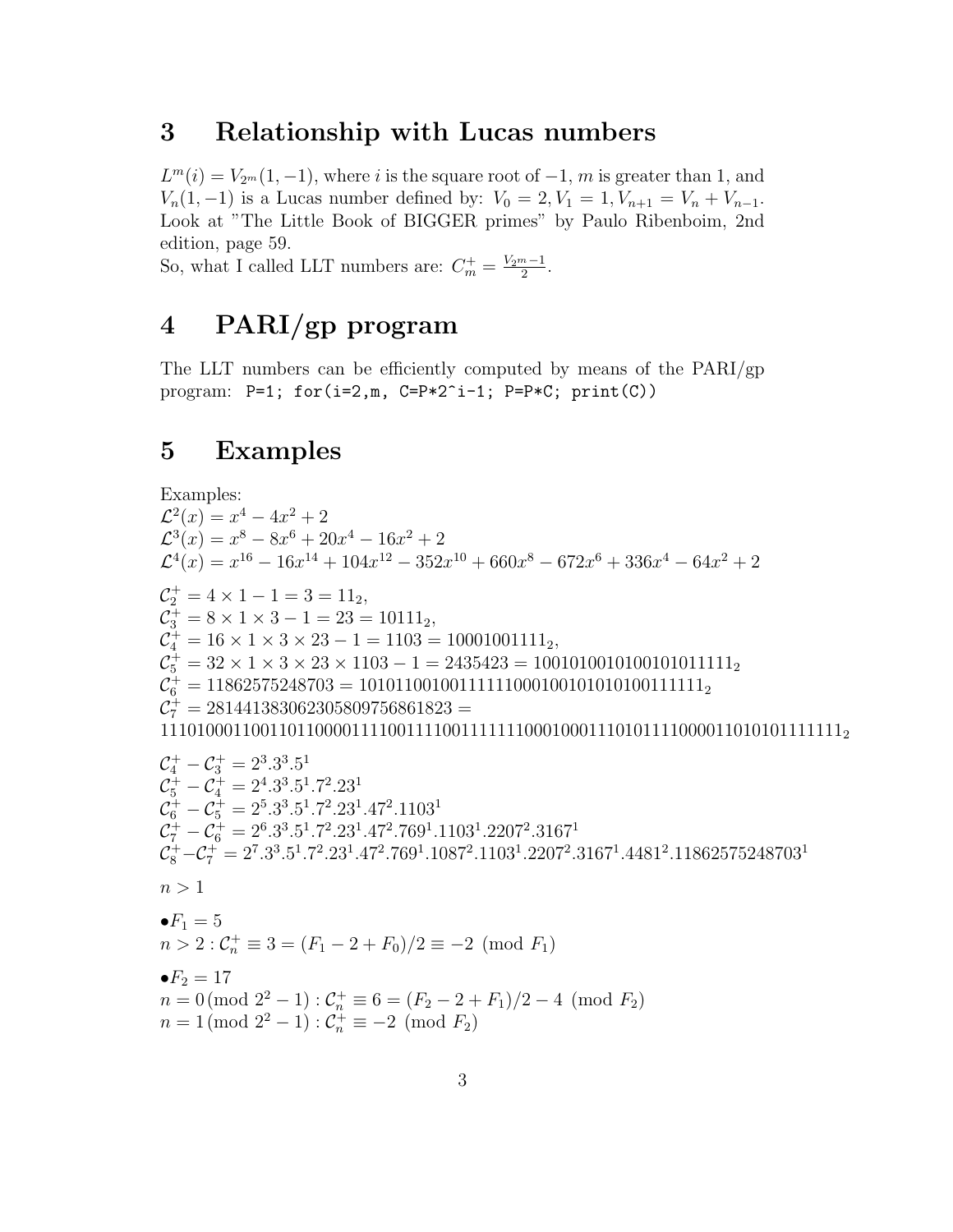$n = 2 \pmod{2^2 - 1} : C_n^+ \equiv 3 \pmod{F_2}$ • $F_3 = 257$  $n = 0 \pmod{2^3 - 1}$ :  $C_n^+ \equiv 136 = (F_3 - 2 + F_2)/2 \pmod{F_3}$  $n = 1 \pmod{2^3 - 1}$ :  $C_n^+ \equiv -2 \pmod{F_3}$  $n = 2 \pmod{2^3 - 1} : C_n^+ \equiv 3 \pmod{F_3}$  $n = 3 \pmod{2^3 - 1} : C_n^+ \equiv 23 \pmod{F_3}$  $n = 4 \pmod{2^3 - 1} : C_n^+ \equiv 75 \pmod{F_3}$  $n = 5 \pmod{2^3 - 1} : C_n^+ \equiv 91 \pmod{F_3}$  $n = 6 \pmod{2^3 - 1} : C_n^+ \equiv 38 \pmod{F_3}$  $\bullet F_4 = 65537$  $n = 0 \pmod{2^4 - 1}$ :  $C_n^+ \equiv 32896 = (F_4 - 2 + F_3)/2 \pmod{F_4}$  $n = 1 \pmod{2^4 - 1}$ :  $C_n^+ \equiv -2 \pmod{F_4}$  $n = 2 \pmod{2^4 - 1} : C_n^+ \equiv 3 \pmod{F_4}$  $n = 3 \pmod{2^4 - 1} : C_n^+ \equiv 23 \pmod{F_4}$  $n = 4 \pmod{2^4 - 1}$ :  $C_n^+ \equiv 1103 \pmod{F_4}$ ...  $n = 14 \pmod{2^4 - 1}$ :  $C_n^+ \equiv 23133 \pmod{F_4}$  $\bullet F_5$  $C_{32}^{\dagger} \equiv 45817857 \pmod{F_5}$  $\bullet F_2$ :  $3 \times 6 \equiv 1 \pmod{F_2}$  $\bullet F_3: \ \ 3\times 23\times 75\times 91\times 38\times 136\equiv 1\pmod{F_3}$ • $F_4$ :  $3 \times 23 \times 1103 \times ... \times 23133 \times 32896 \equiv 1 \pmod{F_4}$ • $F_5: \prod_{i=1}^{2^5-1} C_i^+ \equiv 4249149439 \pmod{F_5}$ 

### 6 Other functions

The following polynomials also have interesting properties:

$$
\mathcal{A}(x) = x^2 - 3
$$
;  $\mathcal{B}(x) = x^{2k} - 2$ ;  $\mathcal{C}(x) = x^{2k} - 2^{2k} \pm 2$ 

About  $\mathcal{A}(x) = x^2 - 3$ , we have (where  $\mathcal{C}_m^+$  is the sum of the positive coefficients of the polynomial  $\mathcal{A}(x)$ , since  $\mathcal{A}^{2k+1}(1) = -2$  and  $\mathcal{A}^{2k}(1) = 1$ :

$$
C_m^+ = 2^{m-1}3 \prod_{i=1}^{m-1} C_i^+ + 1 \quad m \text{ odd}
$$

$$
C_m^+ = 2^{m-1}3 \prod_{i=1}^{m-1} C_i^+ - 2 \quad m \text{ even}
$$